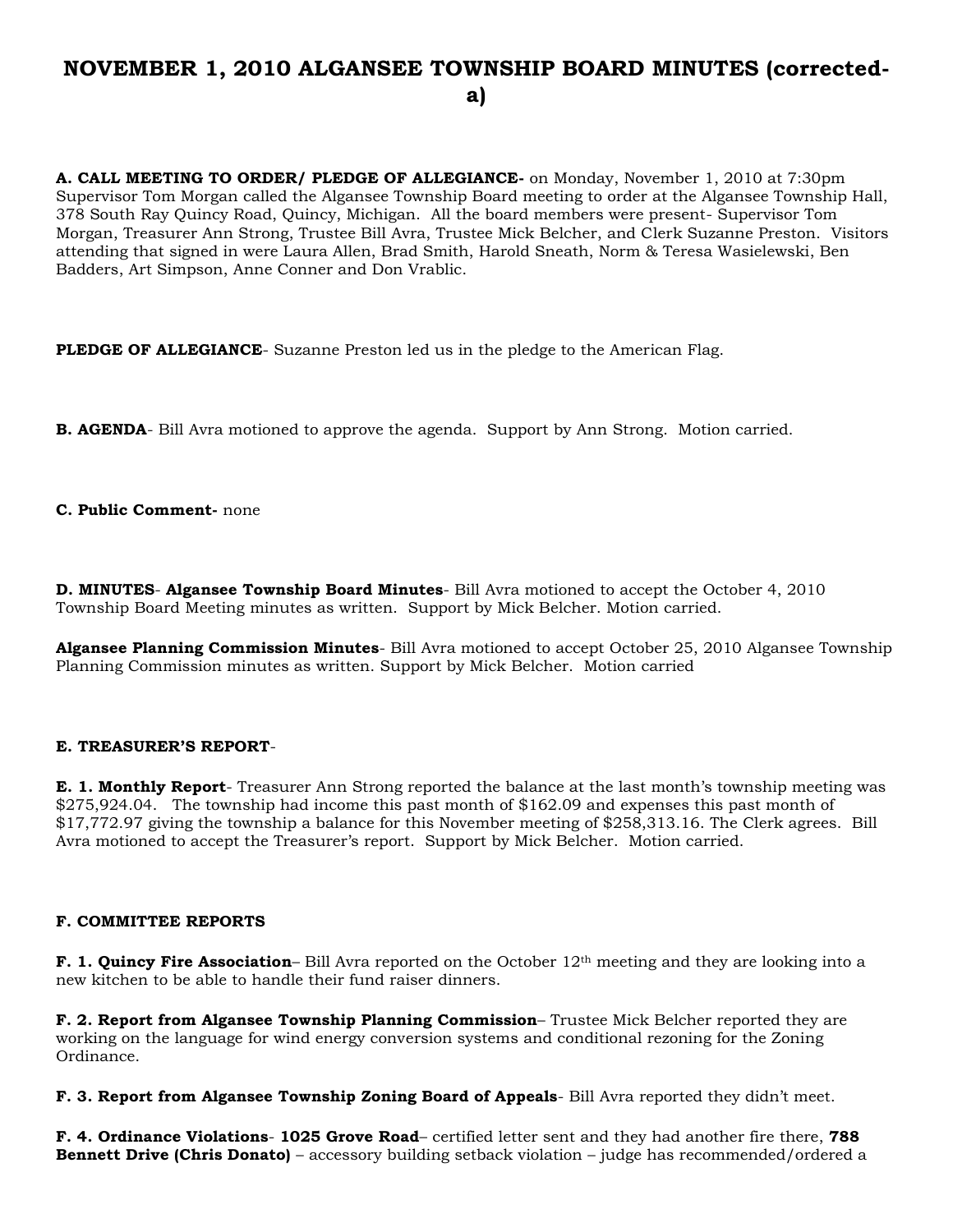compromise – waiting paperwork from court and agreement from Chris, **300 Winhoven-** the trailer is torn down.

**F. 5. Website (www. alganseetownship.com**) – Supervisor Tom Morgan reported it is working fine.

## **G. OLD BUSINESS**

**G. 1. Sewer Study Committee**-all 3 townships agreed to have the Sewer study, it may take 3 months.

**G. 2. Library Plan of Service Changes**- Bill Avra motioned to accept the Library Plan of Service changes. Support by Ann Strong. Motion carried.

## **G. 3. Any Other Old Business-** none

## **H. NEW BUSINESS**-

**H. 1. New Cemetery Rules signs-** Ann Strong motioned to accept the new cemetery rules signs. Support by Mick Belcher. Motion carried.

**H. 2. Branch County Historical Society Presentation**- They would like to come and speak at our January 4th meeting about the new Branch County history book.

**H. 3. Date of January Meeting**- will be on Tuesday, January 4<sup>th</sup> because Monday the 3<sup>rd</sup> is a legal holiday.

**H. 4. Friends of the Library/Zoo Presentation at Pine Ridge Bible Church** on 11-4-10 at 2:00pm.

**H. 5. Road Commission Meeting**- Trent Arver from the Branch County Road Commission will meet with Supervisor Tom Morgan on November  $2<sup>nd</sup>$  at  $2:00<sub>pm</sub>$ . Need to discuss Cornell and Campbell roads need grading.

**H. 6. P.A.116-** request for Pridgeon Enterprises LLC purchase of the Elwin & Evelyn VanHoosear farm. Ann Strong motioned to accept the P.A.116 request from Pridgeon Enterprises LLC of the Elwin and Evelyn VanHoosear farm. Bill Avra supported the motion. Motion carried.

**H. 7. Please get out and vote tomorrow** Supervisor Tom Morgan urged everyone to come and vote tomorrow.

## **H. 8. Any Other New Business-** none

**I. PAYMENT OF BILLS**- Expenses were presented in the amount of \$9,000.95 plus 1,214.03 for the 11-2-10 election workers and supper. Bill Avra motioned to pay the bills. Support by Mick Belcher. Motion carried.

## **J. SPECIAL REPORTS**

**J. 1. Zoning Administrator's Report**- Russ Jennings reported he issued 2 zoning permits for October- Eddy Miller and Jake Girod.